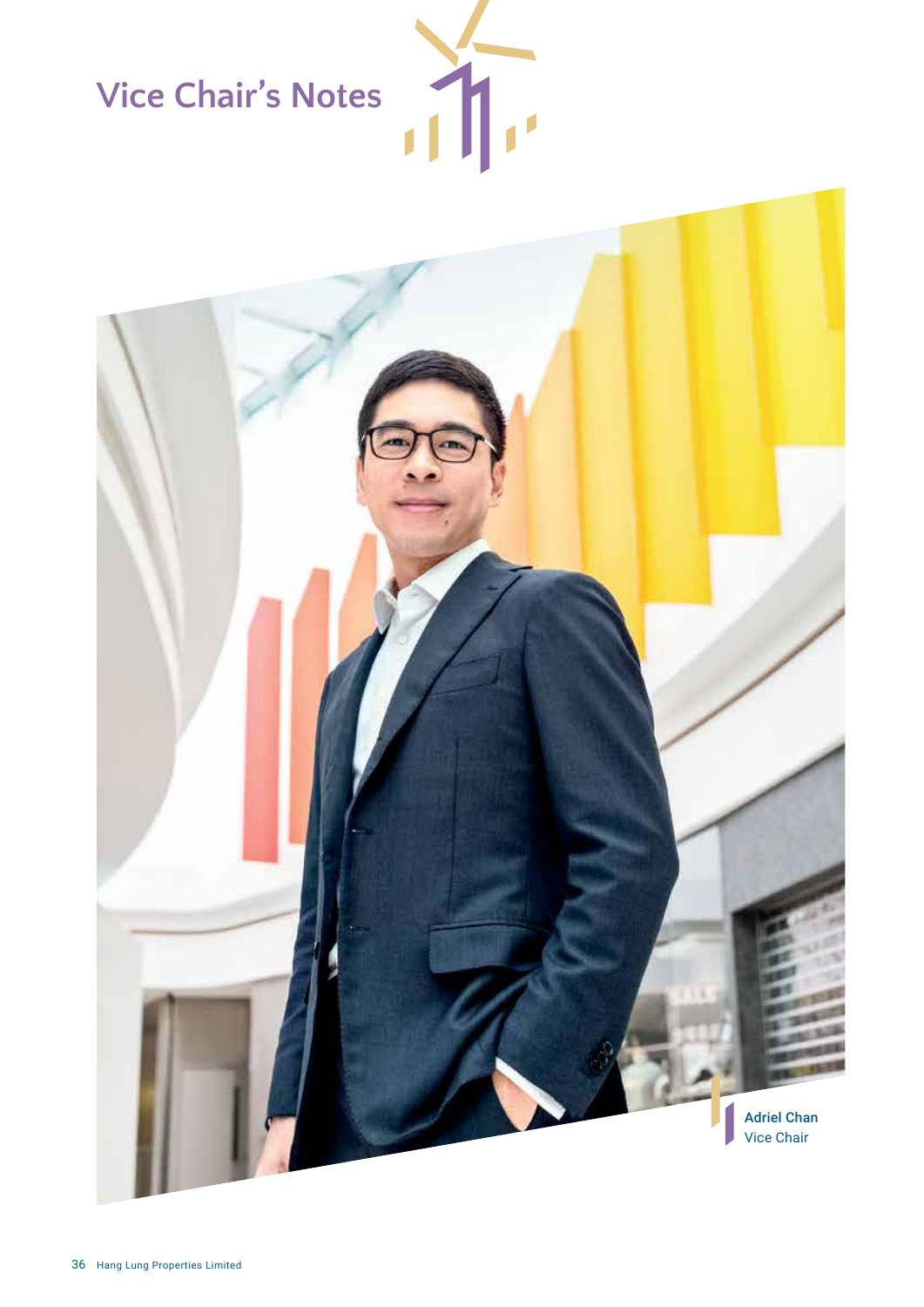Warmest wishes for the New Year, and thank you for your continued support of Hang Lung.

I write again from various cities in mainland China, which are humming along very smoothly, all things considered. As people travel to and from their home towns for the long Chinese New Year holiday, based on the Chinese government's previous approach, the inevitable sporadic COVID flare-ups should be quickly identified and contained, which means that malls, restaurants, cafes, and bars should basically return to their normal, buzzing selves soon after. The atmosphere is upbeat, and I am confident that we are seeing the start of a solid 2022, provided COVID throws us no curveballs.

Since international travel to China continues to be difficult, I will share a few observations made on my travels across China so far this year, which may not be evident from abroad. I hope you will find them as useful and actionable as I have.

## Speed, Intensity, and Effectiveness of COVID Clampdowns, and their Effects on the Market

There is still no getting away from COVID. Though there has been talk of the Omicron variant being the beginning of the end of the pandemic, it is premature for us to expect this imminently. The Chinese Government has acknowledged the need to react and adapt their strategy to changing conditions, which is positive, and we look forward to any measures which will further improve the operating environment. However, this pandemic has been unpredictable in character, and so we can only wait and see. We are, of course, taking all the precautions that we can.

Meanwhile, the current approach appears, still, to work, though the high transmissibility of Omicron has made it even more challenging. Mainland China uses very targeted, very strict contact-tracing, testing, and lockdowns. This helps ensure that the vast majority of

people are minimally affected, and thus businesses can generally stay open. Naturally, this is good for our retail business, and so, to some extent, we have it to thank for our satisfactory results. Those who look at our results more closely will note that the second half of 2021 did not grow as quickly as the first; this is in part due to several of these targeted lockdowns in the cities in which we operate, as well as two extreme weather events which affected our Shanghai and Wuxi malls for several days each.

On the whole, however, despite the broader disruption it has brought, COVID has been an unexpected boon for our core business, and I expect the growth to continue at a very healthy but moderated pace. Observers rightly point out that the pandemic has already "onshored" virtually 100% of Chinese luxury sales. Prior to COVID, however, only about 30% of Chinese luxury purchases were made domestically, with 70% made in Hong Kong, London, Paris, and other international marketplaces. However, I believe that this "onshoring" was only one of three main drivers for Hang Lung's performance.

The full thrust from the two other drivers should be seen this year. First is the incremental luxury consumption of the Chinese customer. Through the course of the pandemic, the total value of Chinese luxury spending (i.e. domestic + international) has shrunk by about 30%, from over 90 billion Euros in 2019 down to around 60 billion Euros in 2021\*. With the return to pre-pandemic travel looking just as unlikely now as it did this time last year, I expect overall Chinese luxury sales to slowly catch up to their previous levels. The vast majority of this will continue be done domestically, and much of it in our malls.

\* Source: *A Year of Contrasts for China's Growing Personal Luxury Market.* 2021, Bain & Company, P.8.

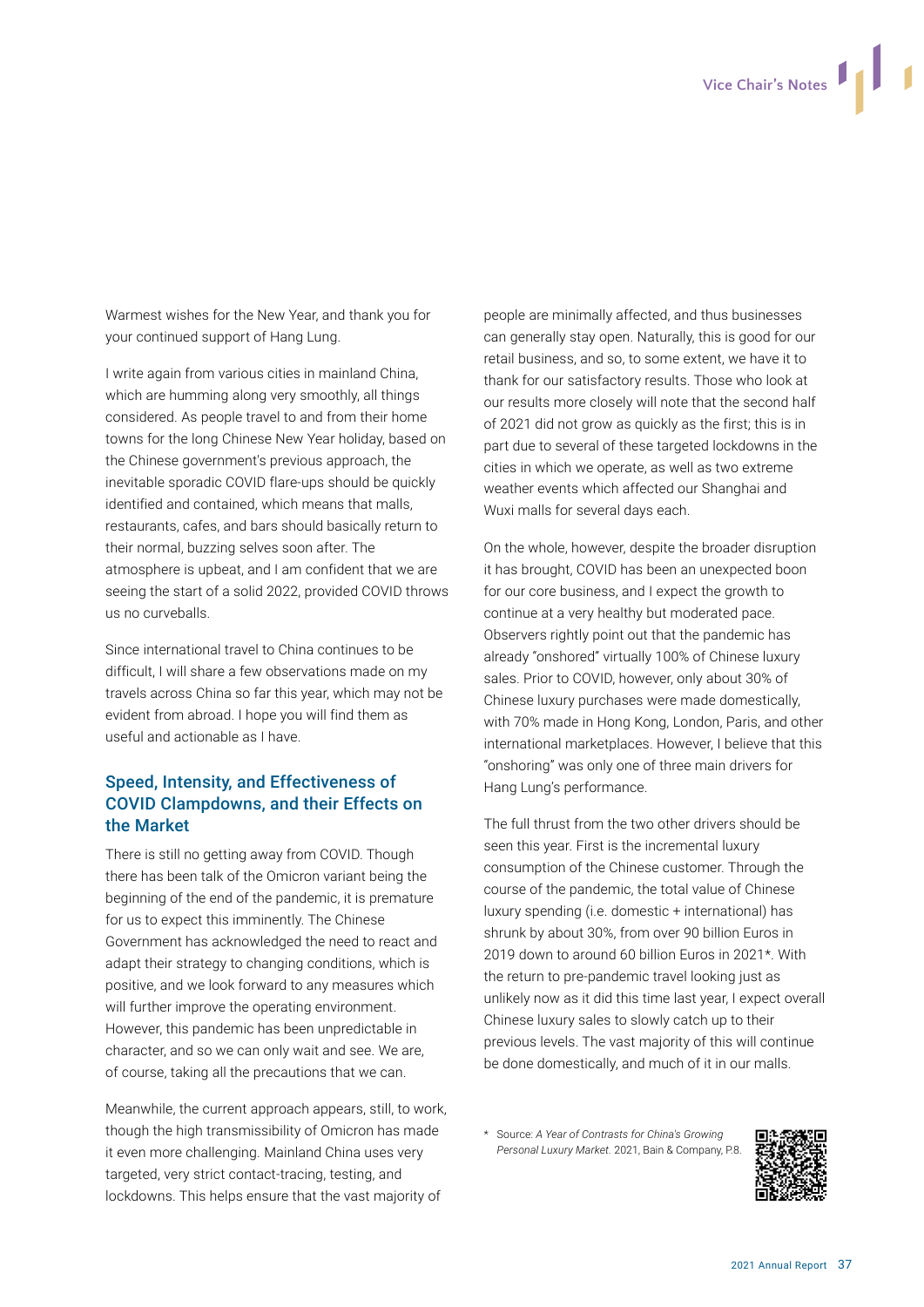The second driver is the increasing share of the Chinese luxury pie that Hang Lung is capturing. The long winter that we experienced from 2011-2017 was not wasted. Under the wise guidance of our previous CEO, Mr. Philip Chen, management laid the foundations (six new malls) and developed the tools (systems and management) to capture the luxury market when spring would return. Thus, when spring finally came in 2018, we sprung our trap. In the four years since, we signed over 100 top luxury brand contracts, and five more of our malls have taken leadership in their respective luxury markets, with work ongoing on a sixth.

For the above reasons, I remain confident that we will continue on a very healthy trajectory for some time to come.

### Knock-on Effects from "Common Prosperity" and Regulation of Educational **Institutions**

Observing the government and markets since the initial turbulence that surrounded the "common prosperity" announcement, I have come to believe that the intended outcome is to create *more* buyers of luxury brands, not fewer. Thus, this should be beneficial to us, rather than detrimental. It appears that both brands and management consultants agree with this view. Supporting this, January figures are still strong, and our tenants continue to break their own sales records.

The shift in focus of children's activities from rote academics to more arts and sports is also beneficial to our facilities. Specialty sports centers and arts and crafts trades are increasingly entering our malls, which drive foot traffic and increase customer dwell time. They are well-suited to awkward or otherwise difficult-to-lease spaces, and have the added benefit of engaging children, which frees their parents and grandparents to browse the malls. This shift in government policy means parents will spend more time with their children, since children now spend less time in study groups. As a matter of course, we are

working to capture more of this time in our facilities. Diversified academic studies should lead to broader interests among future consumers, which will drive more demand for niche trades in our malls (e.g. outdoor activity brands). In the same vein, I expect a further diversification of styles and fashion preferences, which is also beneficial to our operations.

Since our Chair has elaborated on the "Evergrande Phenomenon" in his letter to shareholders, I will not discuss it here.

#### The Rise of Domestic Chinese Brands, and the Plateau of Some International Brands

Browsing our malls in mainland China, you will generally find at least one floor of apparel brands that you have never seen nor heard of in North America or Europe. (In many cases, you will also have a hard time pronouncing their names.) The branding, displays, merchandising, and service are at least on par with what you would find at a high-end European department store or designer label. More importantly, the products are of very high quality, and the styles are even closer to the trends. These are the local brands and designers that are climbing up the price ladder and putting pressure on their international peers. The surge of national pride resulting from the Winter Olympics (as well as other unnecessary geopolitical causes) has added fresh fuel to this flame, which had otherwise been burning quite slowly over the past decade or two.

This pattern is probably most obvious in the sports category, where domestic brands are now steadily taking share from their European and American counterparts. I can personally vouch for the quality of the design and construction of domestic sportwear, which are now on-par with (if not better than) the biggest international names. What I find most impressive is that I could not have said this before the pandemic; that is to say, they are improving with incredible speed. As they do better business, we will also be a beneficiary.